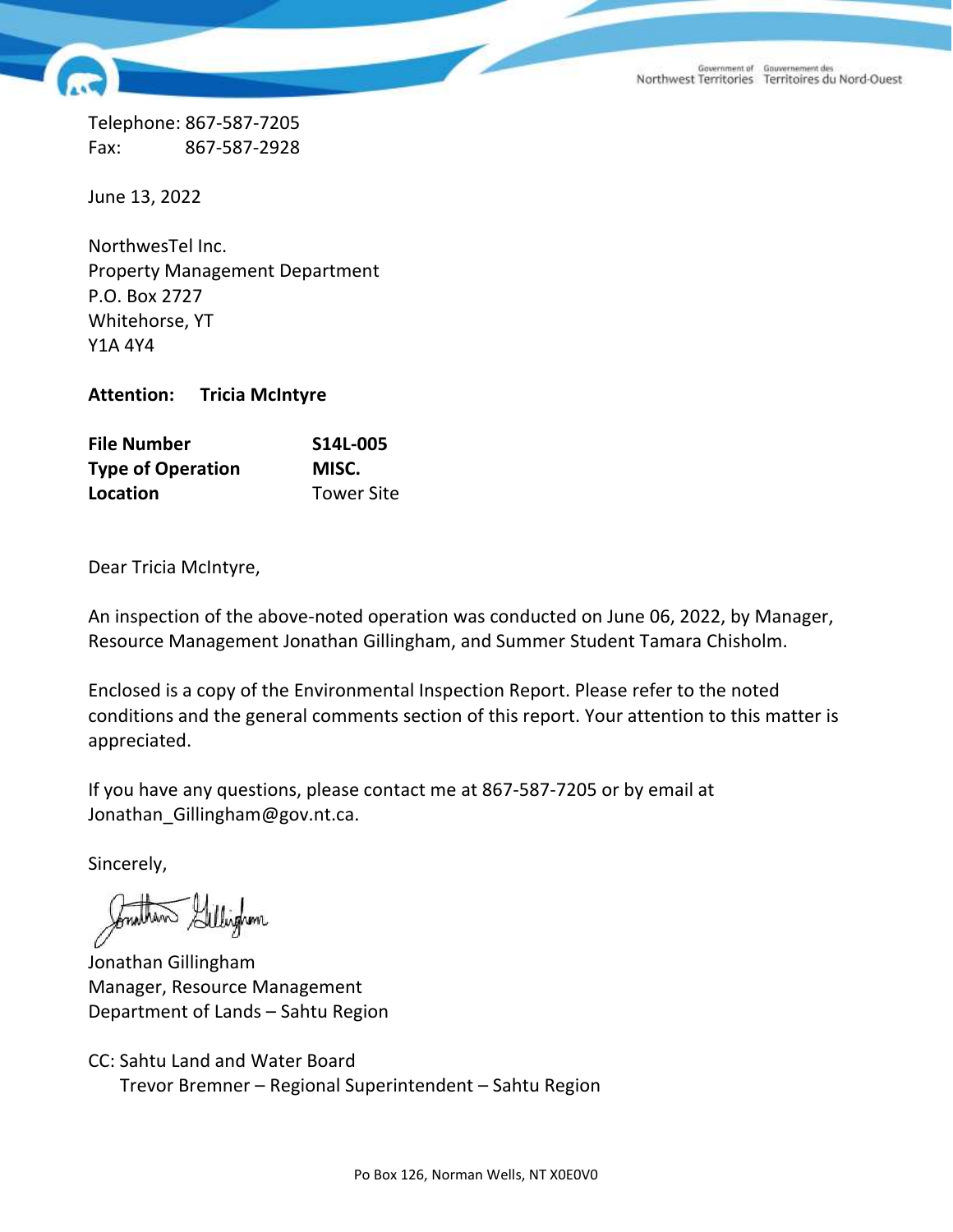# **ENVIRONMENTAL INSPECTION REPORT**

| <b>Permittee:</b>            | NorthwesTellnc.               | <b>Permit Expiry</b><br>Date:  | August 01, 2019 |  |
|------------------------------|-------------------------------|--------------------------------|-----------------|--|
| Land Use Permit No.          | S14L-005                      | <b>Previous</b><br>Inspection: | August 06, 2021 |  |
| <b>Quarrying Permit No.</b>  | N/A                           | Inspection<br>Date:            | June 06, 2022   |  |
| <b>Contractor:</b>           | N/A                           | <b>Subcontractor:</b>          | N/A             |  |
| Location(s) Inspected:       | <b>Tower Site</b>             |                                |                 |  |
| <b>Current Stage of</b>      | <b>Project Build Complete</b> |                                |                 |  |
| <b>Operation:</b>            |                               |                                |                 |  |
| <b>Program Modifications</b> | None                          |                                |                 |  |
| Approved:                    |                               |                                |                 |  |

**Condition of Operation "A" - Acceptable "U" - Unacceptable "N/A" - Not Applicable "N/I" - Not Inspected**

| <b>Operating Condition</b>            | Aspect Inspected |  |  |  |  |
|---------------------------------------|------------------|--|--|--|--|
|                                       | <b>Tower</b>     |  |  |  |  |
|                                       | <b>Site</b>      |  |  |  |  |
| Location as Permitted                 | A                |  |  |  |  |
| Time as Permitted                     | A                |  |  |  |  |
| Equipment as Approved (Type &         | A                |  |  |  |  |
| Size)                                 |                  |  |  |  |  |
| Methods & Techniques                  | A                |  |  |  |  |
| <b>Facilities</b>                     | A                |  |  |  |  |
| Erosion (Control or Prevention)       | A                |  |  |  |  |
| Chemicals                             | A                |  |  |  |  |
| <b>Wildlife and Fisheries Habitat</b> | A                |  |  |  |  |
| (Protection)                          |                  |  |  |  |  |
| Wastes                                | A                |  |  |  |  |
| Historical / Archaeological Sites     | A                |  |  |  |  |
| <b>Ecological Resources</b>           | A                |  |  |  |  |
| <b>Fuel Storage</b>                   | A                |  |  |  |  |
| <b>Brush Disposal</b>                 | A                |  |  |  |  |
| <b>Restoration of Lands</b>           | A                |  |  |  |  |
| Permits                               | A                |  |  |  |  |
| Matters not Inconsistent              | A                |  |  |  |  |
| Sections 8 to 12 / 14 to 16           | A                |  |  |  |  |
| M.V.L.U.R.                            |                  |  |  |  |  |

### **Explanatory Remarks:**

An Inspection of the Land Use Permit S14L-005 was conducted via helicopter on June 6, 2022, by Manager, Resource Management Jonathan Gillingham, and Summer Student Tamara Chisholm. Unfortunately, the inspection was undertaken only via air due to adverse weather conditions.

There are no current issues with the project itself. The site is well maintained, and the Inspector has no concerns. However, the Land Use Permit has expired, and due to the fuel storage on the site, the Permittee is required to maintain an active Land Use Permit as per the **Mackenzie Valley Land Use Regulations** (**Section 4(a)(iii)**).

| Date: | June 06, 2022 | Permit #: | S14L-005 | Page No: |  |  |
|-------|---------------|-----------|----------|----------|--|--|
|-------|---------------|-----------|----------|----------|--|--|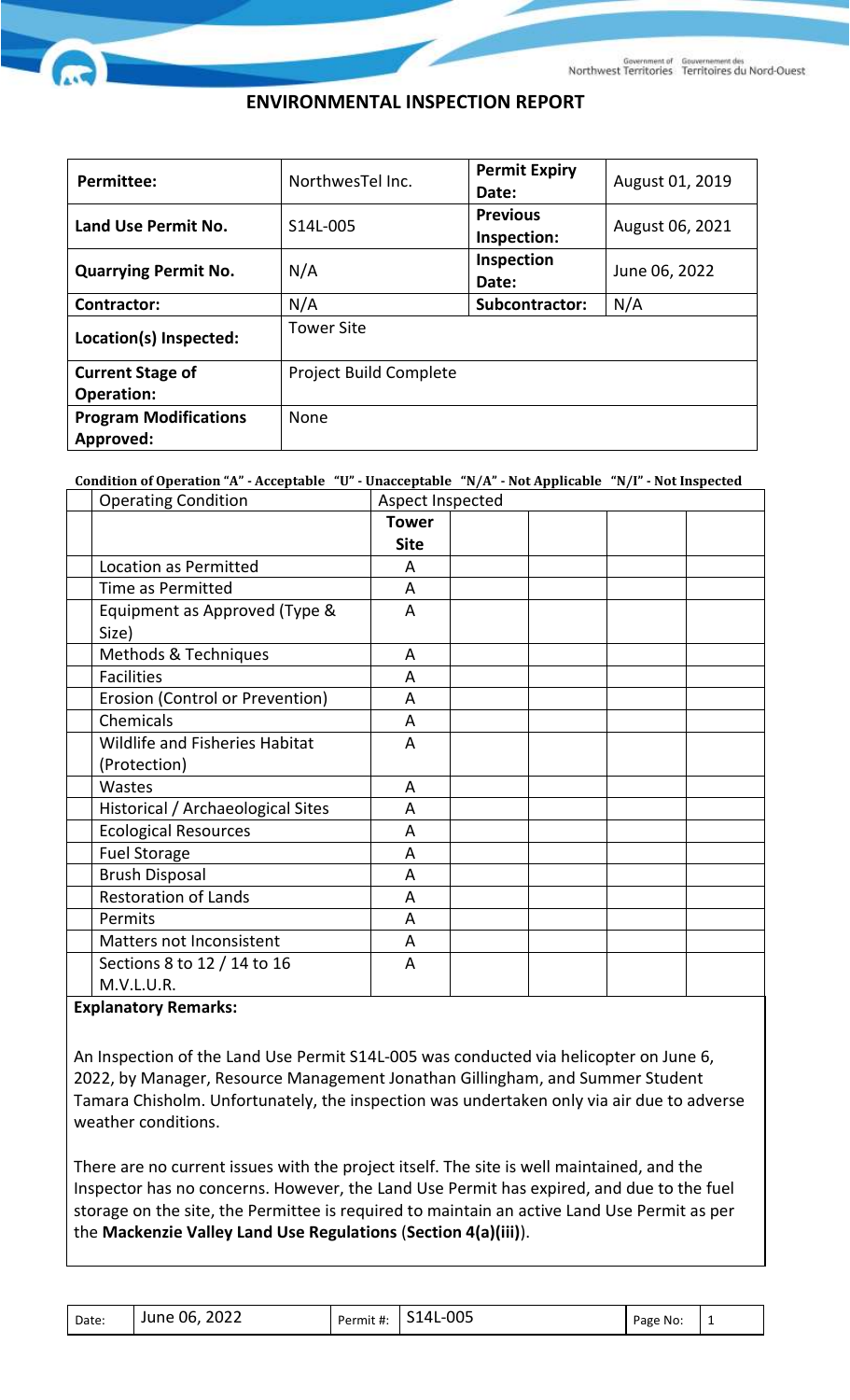## **ENVIRONMENTAL INSPECTION REPORT**

Due to the build being completed, the Inspector suggests the Permittee apply for a Type A Land Use Permit to cover the fuel storage and maintenance of the site. If you have any further questions, please reach out to the Inspector via email or by phone.

Inspector has no other current concerns at this time.

 $\mathscr{L}$  the set of  $\mathscr{L}$  and  $\mathscr{L}$  and  $\mathscr{L}$  and  $\mathscr{L}$  and  $\mathscr{L}$  and  $\mathscr{L}$  and  $\mathscr{L}$  and  $\mathscr{L}$  are  $\mathscr{L}$  and  $\mathscr{L}$  and  $\mathscr{L}$  are  $\mathscr{L}$  and  $\mathscr{L}$  are  $\mathscr{L}$  and  $\mathscr{L}$  are  $\mathscr{L$ 

Representative Signature **Inspector's Signature** Inspector's Signature

| Date: | June 06, 2022 | Permit #: | S14L-005 | Page No: | - |
|-------|---------------|-----------|----------|----------|---|
|-------|---------------|-----------|----------|----------|---|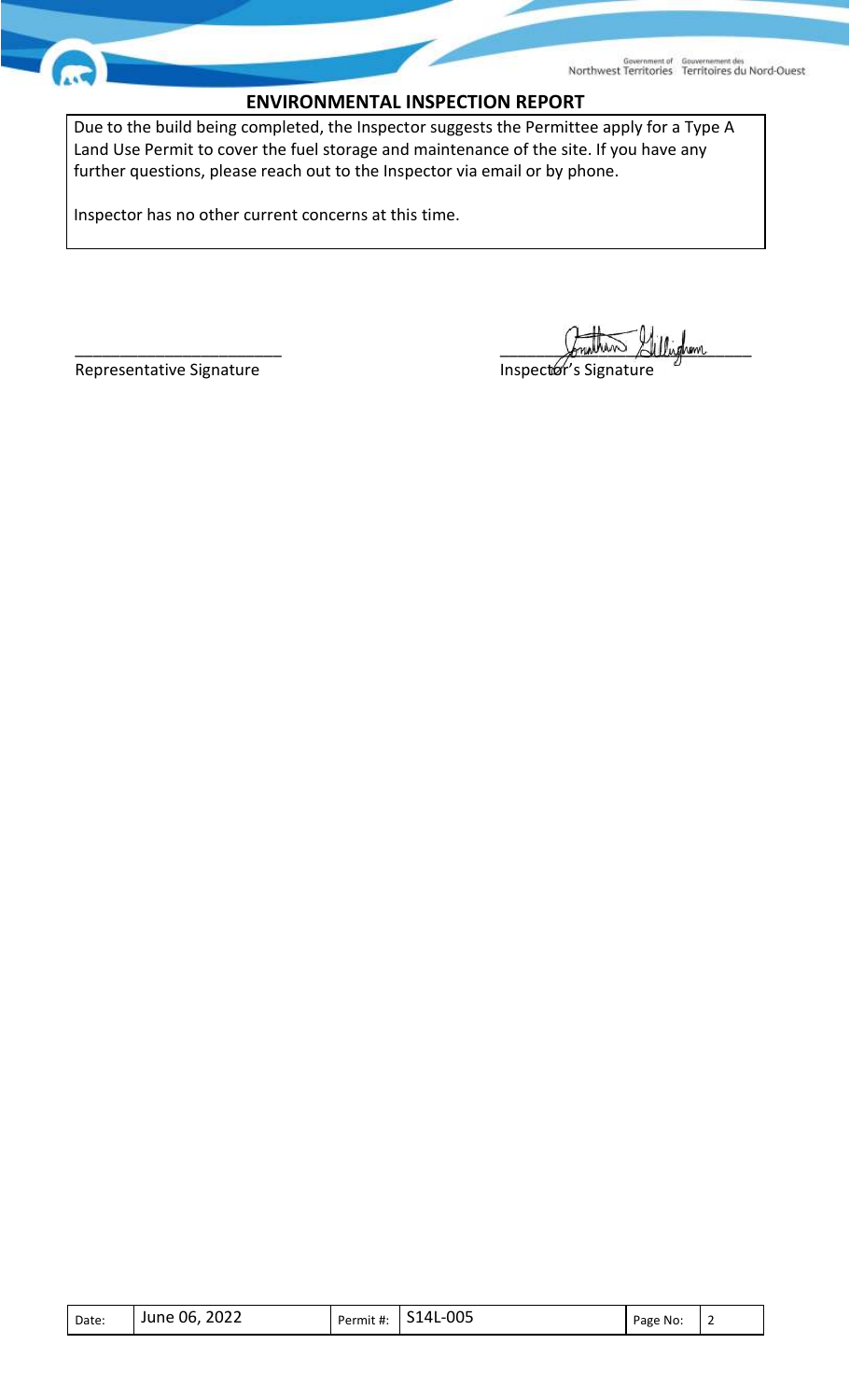

### Inspection Images:

### **Figure 1**

Tower site





| Date: | 2022<br>June 06, | Permit #: | S14L-005 | Page No: |  |
|-------|------------------|-----------|----------|----------|--|
|-------|------------------|-----------|----------|----------|--|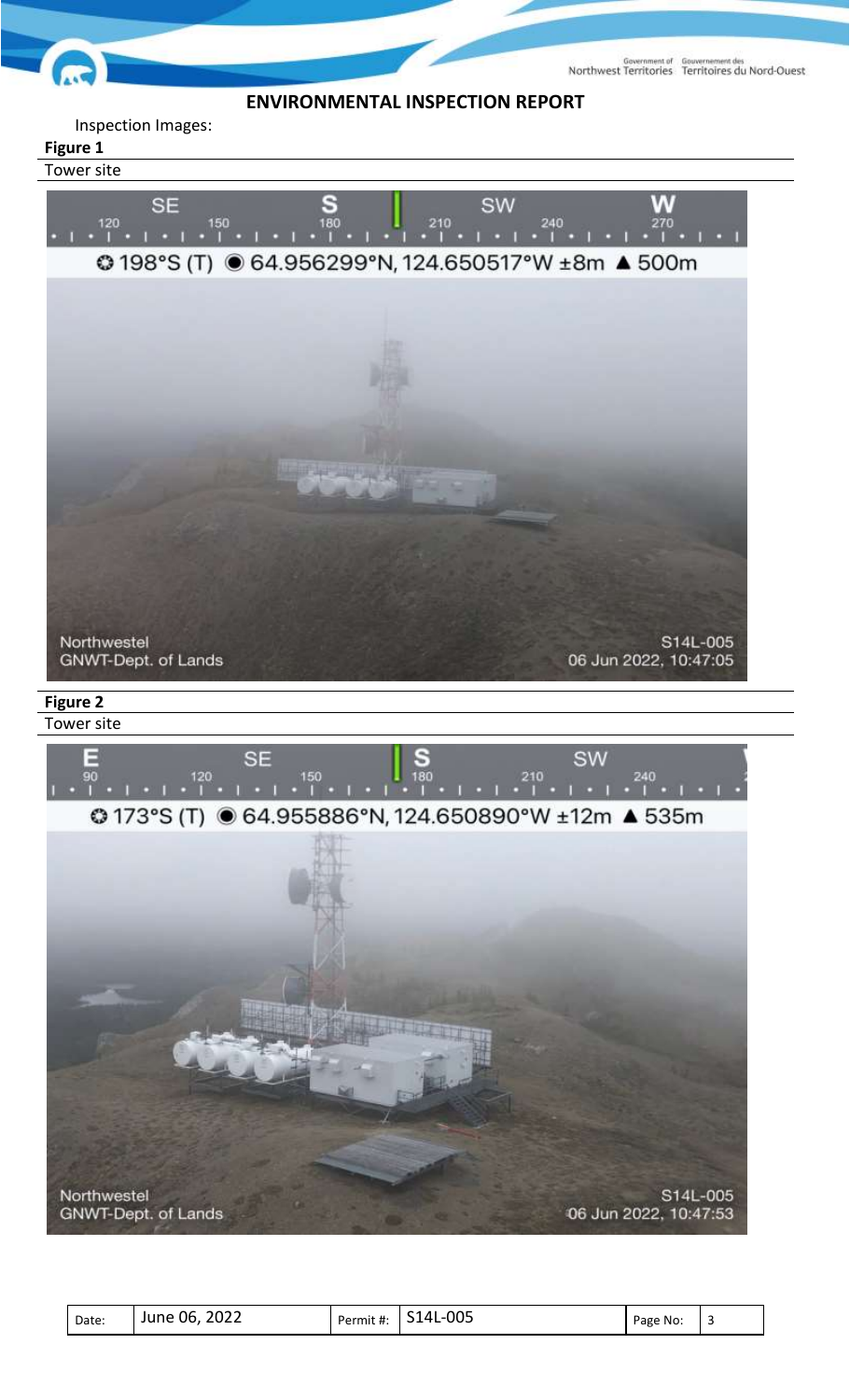



Helipad, auxiliary buildings on the tower site



| Date: | 2022<br>O6<br>June | Permit #: | -005<br>$\Lambda'$ | Page No: | Δ |
|-------|--------------------|-----------|--------------------|----------|---|